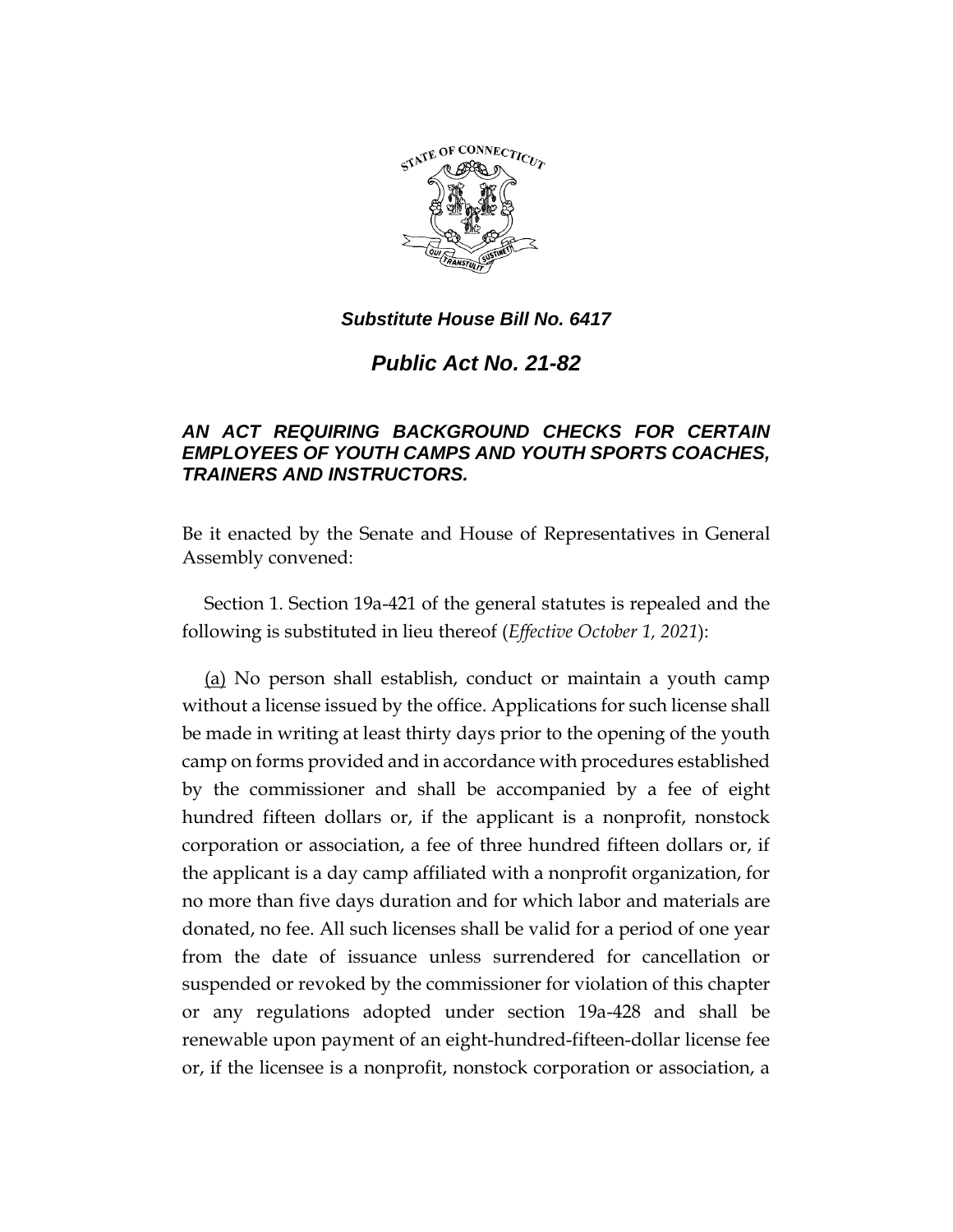three-hundred-fifteen-dollar license fee or, if the applicant is a day camp affiliated with a nonprofit organization, for no more than five days duration and for which labor and materials are donated, no fee.

(b) On and after October 1, 2022, any licensee shall require any prospective employee eighteen years of age or older, who is applying for a position at a youth camp that requires the provision of care to a child or involves unsupervised access to a child, to submit to a comprehensive background check. The background check shall include, but not be limited to, a (1) (A) criminal history records check conducted (i) in accordance with section 29-17a, or (ii) by searching the electronic criminal record system maintained on the Internet web site of the Judicial Department for convictions matching the prospective employee's name and date of birth, (B) state child abuse registry established pursuant to section 17a-101k, (C) registry established and maintained pursuant to section 54-257, and (D) National Sex Offender Registry Public Website maintained by the United States Department of Justice, or (2) check by a third-party provider of national criminal history record checks that is conducted through a centralized database utilizing the prospective employee's fingerprints, provided such provider appears on a list of such providers published on the Internet web site of the Office of Early Childhood. Prior to each check of the state child abuse registry conducted pursuant to this subsection, a licensee shall submit to the office an authorization for the release of personal information signed by the prospective employee, on a form prescribed by the office, and the office shall submit such authorization to the Department of Children and Families. Any prospective employee who holds a J-1 visa, H-1B visa or R-1 visa issued by the United States Department of State shall not be required to submit to a background check under this section.

(c) Pending completion of all comprehensive background check components described in subsection (b) of this section, a prospective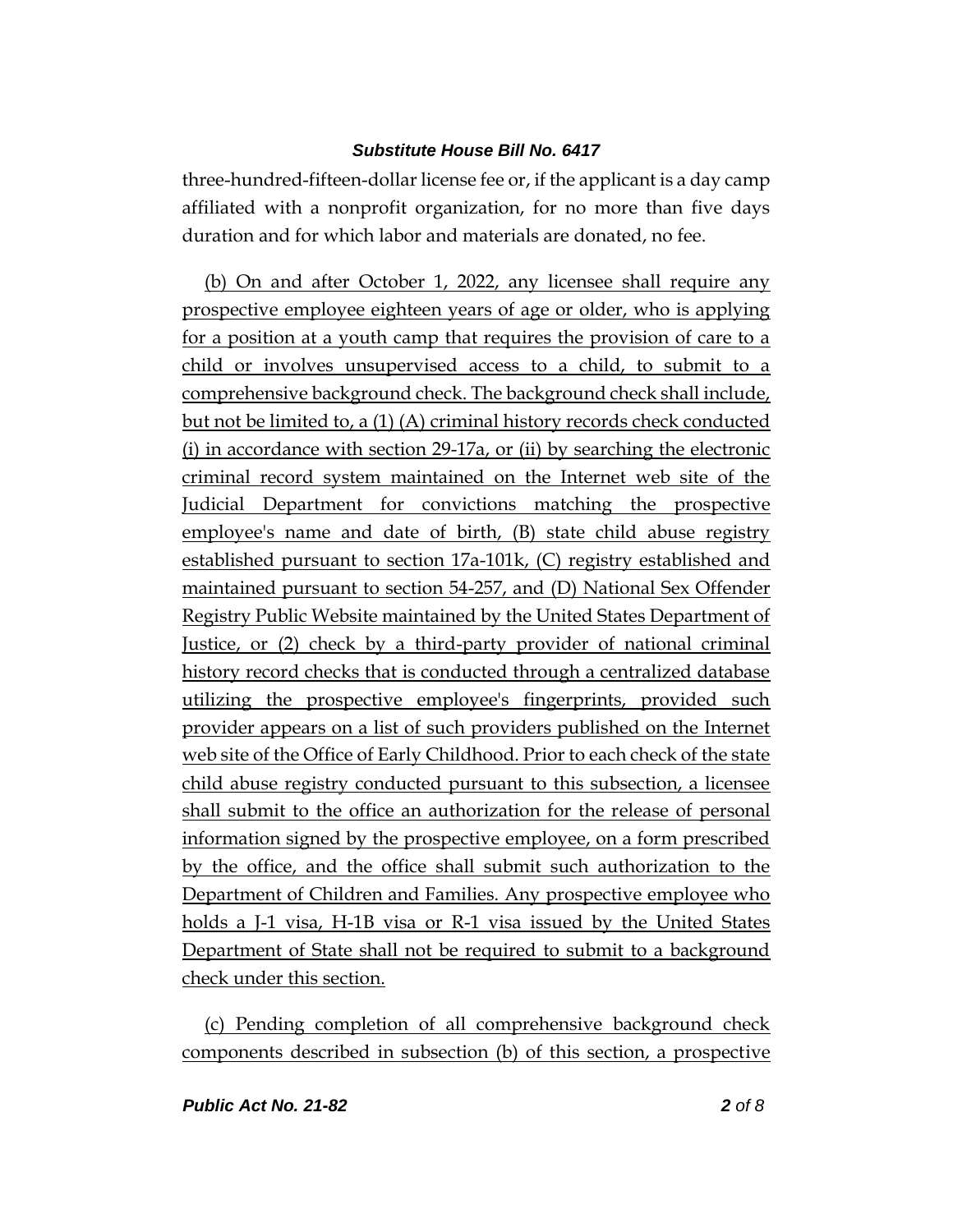employee may begin work on a provisional basis, provided such prospective employee is supervised at all times by an employee who was subjected to a comprehensive background check described in subsection (b) of this section within the past five years.

(d) Each licensee shall require any employee of a youth camp holding a position that requires the provision of care to a child or involves unsupervised access to a child to submit to a comprehensive background check described in subsection (b) of this section not later than five years after the date such employee was hired, and at least once every five years thereafter. Nothing in this section prohibits a licensee from requiring any such employee to submit to a comprehensive background check more than once during a five-year period.

(e) The Commissioner of Early Childhood shall have the discretion to refuse to license under sections 19a-420 to 19a-429, inclusive, a person to establish, conduct or maintain a youth camp, as described in section 19a-420, or to suspend or revoke the license or take any other action set forth in any regulation adopted pursuant to section 19a-428 if, the person who establishes, conducts or maintains such youth camp or a person employed therein in a position connected with the provision of care to a child or involving unsupervised access to a child, has been convicted in this state or any other state of a felony as defined in section 53a-25 involving the use, attempted use or threatened use of physical force against another person, of cruelty to persons under section 53-20, injury or risk of injury to or impairing morals of children under section 53-21, abandonment of children under the age of six years under section 53-23, or any felony where the victim of the felony is a child under eighteen years of age, or of a violation of section 53a-70b of the general statutes, revision of 1958, revised to January 1, 2019, 53a-70, 53a-70a, 53a-71, 53a-72a, 53a-72b or 53a-73a, or has a criminal record in this state or any other state that the commissioner reasonably believes renders the person unsuitable to establish, conduct or maintain or be employed by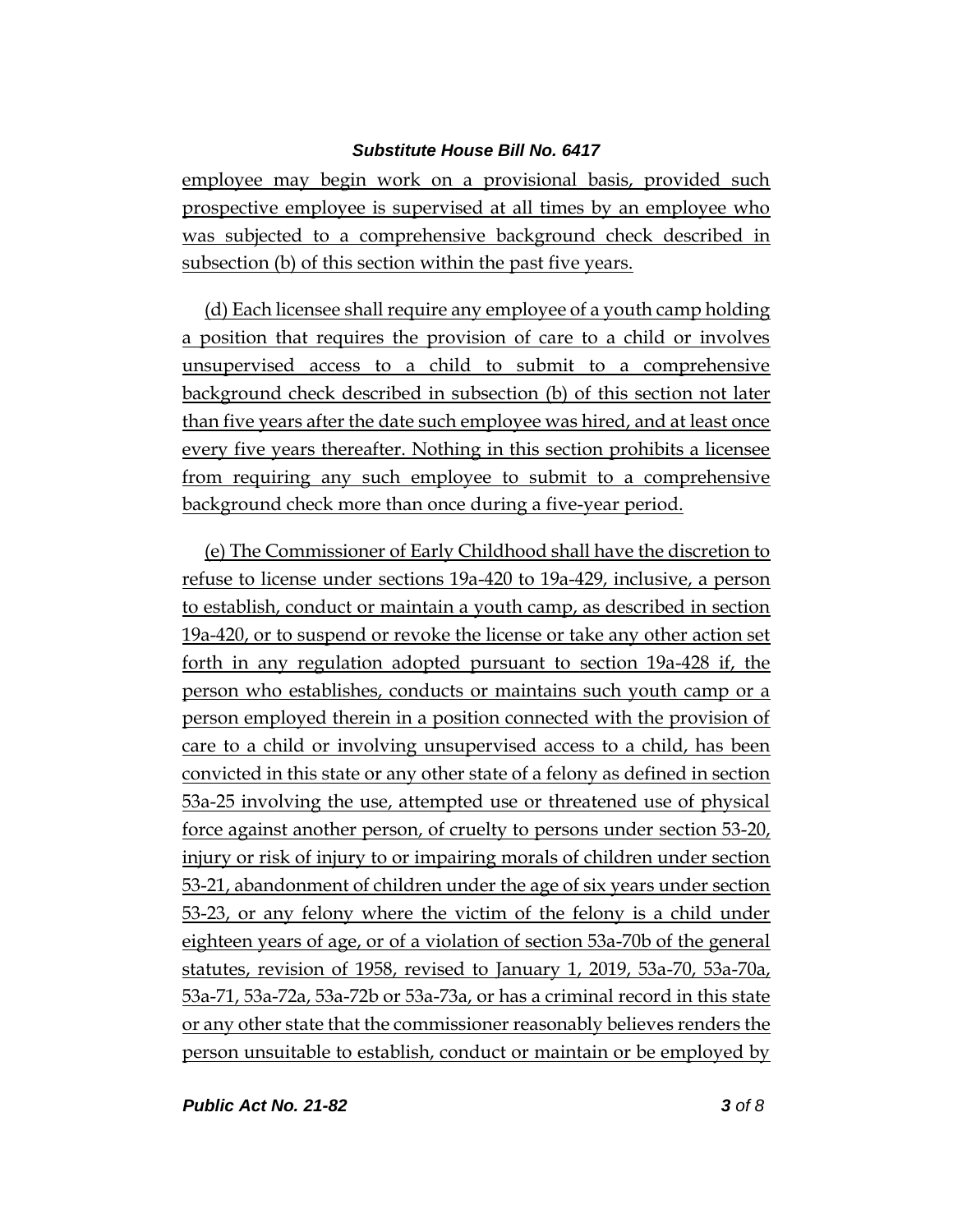a youth camp. However, no refusal of a license shall be rendered except in accordance with the provisions of sections 46a-79 to 46a-81, inclusive.

(f) Any person who is licensed to establish, operate or maintain a youth camp shall notify the Commissioner of Early Childhood if such licensee or any person employed by such youth camp is convicted of a crime listed in subsection (e) of this section, if such licensee or person employed by such youth camp is employed in a position connected with the provision of care to a child or involving unsupervised access to a child, immediately upon obtaining knowledge of the conviction. Failure to comply with the notification requirement may result in the suspension or revocation of the license or the imposition of any action set forth in regulation, and shall subject the licensee to a civil penalty of not more than one hundred dollars per day for each day after the licensee obtained knowledge of the conviction, provided such civil penalty shall not exceed the aggregate sum of four thousand five hundred dollars.

(g) Each licensee shall maintain, and make available for inspection upon request of the Office of Early Childhood, any documentation associated with a comprehensive background check described in subsection (b) of this section, for a period of not less than five years from the date of (1) completion of such background check, if the subject of the comprehensive background check was not hired by the licensee, or (2) separation from employment, if the subject of the comprehensive background check was hired by the licensee.

Sec. 2. Section 21a-432 of the general statutes is repealed and the following is substituted in lieu thereof (*Effective October 1, 2021*):

(a) For purposes of this section:

(1) "Youth athletic activity" means an organized athletic activity involving participants of not less than seven years of age, except as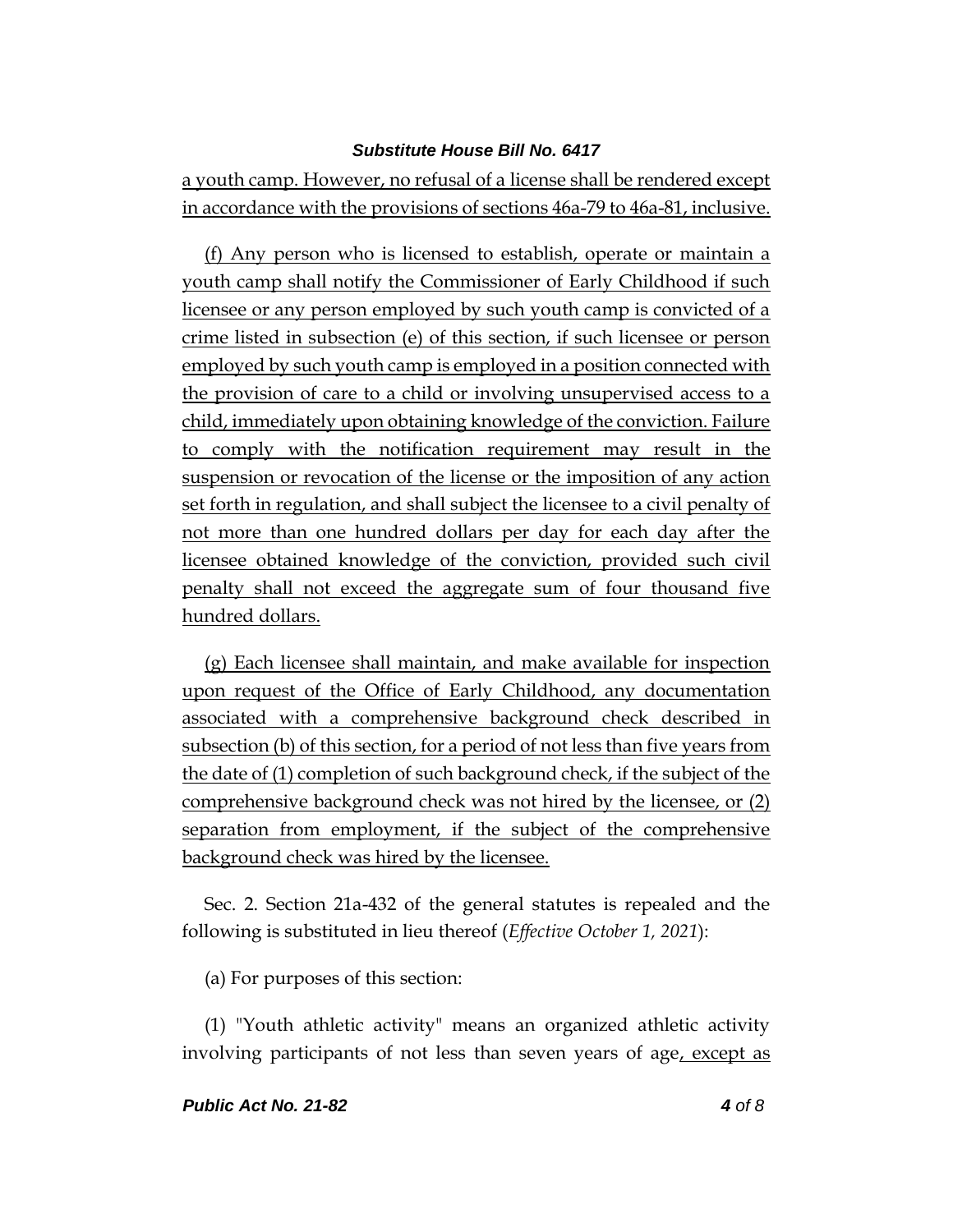provided in subsections (d) to (f), inclusive, of this section, and not more than nineteen years of age, who (A) (i) engage in an organized athletic game or competition against another team, club or entity or in practice or preparation for an organized game or competition against another team, club or entity, or (ii) attend an organized athletic camp or clinic the purpose of which is to train, instruct or prepare such participants to engage in an organized athletic game or competition, and (B) (i) pay a fee to participate in such organized athletic game or competition or attend such camp or clinic, or (ii) whose cost to participate in such athletic game or competition or attend such camp or clinic is sponsored by a municipality, business or nonprofit organization. "Youth athletic activity" does not include any college or university athletic activity, or an athletic activity that is incidental to a nonathletic program or lesson; and

(2) "Operator" means any municipality, business or nonprofit organization that conducts, coordinates, organizes or otherwise oversees any youth athletic activity but shall not include any municipality, business or nonprofit organization solely providing access to, or use of, any field, court or other recreational area, whether for compensation or not.

(b) Not later than January 1, 2016, and annually thereafter, each operator of a youth athletic activity shall make available a written or electronic statement regarding concussions to each youth athlete and a parent or legal guardian of each youth athlete participating in the youth athletic activity. Such written or electronic statement shall be made available upon registration of each youth athlete and shall be consistent with the most recent information provided by the National Centers for Disease Control and Prevention regarding concussions. Such written or electronic statement shall include educational content addressing, at a minimum: (1) The recognition of signs or symptoms of a concussion, (2) the means of obtaining proper medical treatment for a person suspected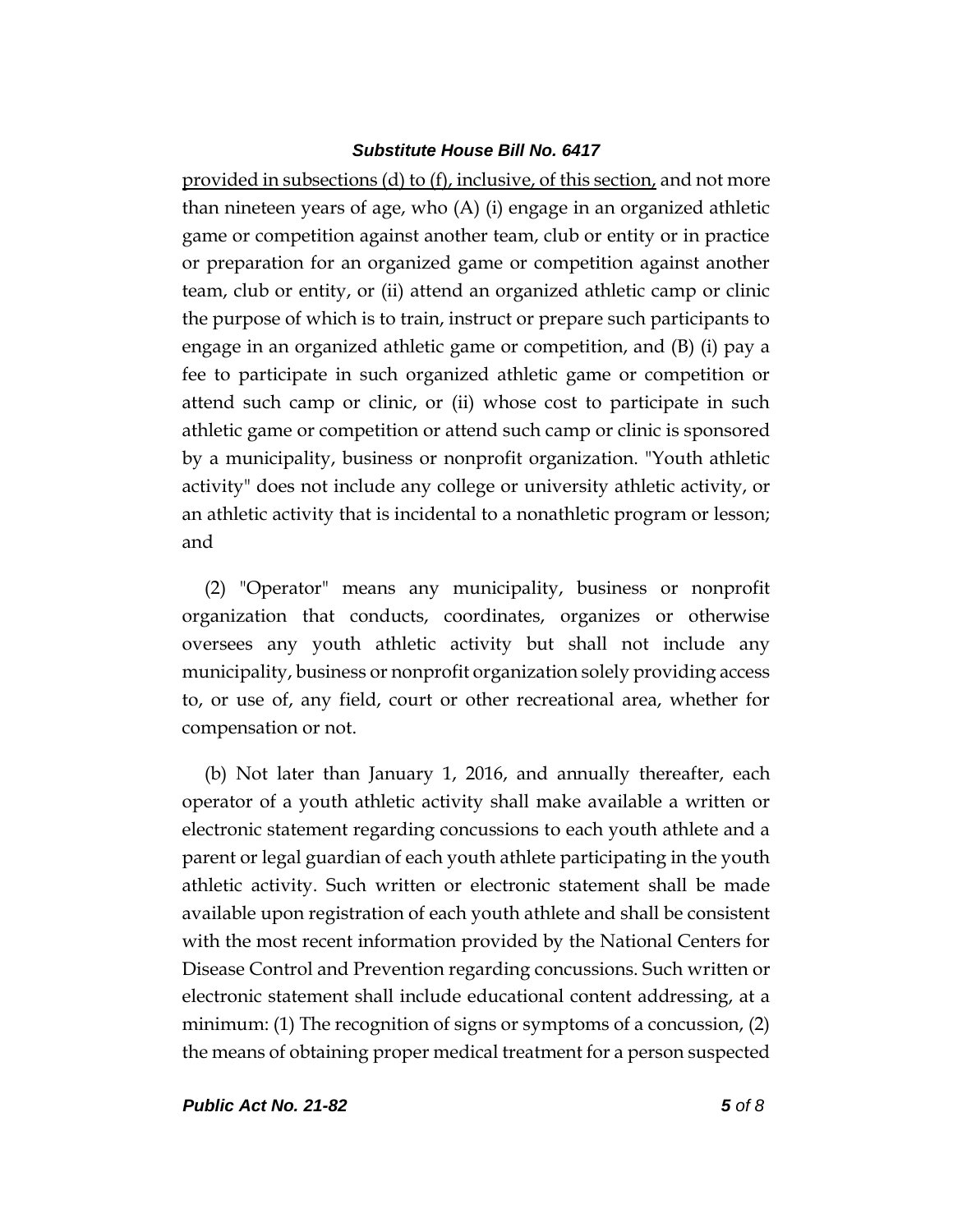of sustaining a concussion, (3) the nature and risks of concussions, including the danger of continuing to engage in youth athletic activity after sustaining a concussion, and (4) the proper procedures for allowing a youth athlete who has sustained a concussion to return to athletic activity.

(c) No operator, or designee of such operator, shall be subject to civil liability for failing to make available the written or electronic statement regarding concussions pursuant to subsection (b) of this section.

(d) Notwithstanding the provisions of subsection (a) of this section, for purposes of this subsection and subsections (e) and (f) of this section, youth athletic activity also includes an organized athletic activity involving participants less than seven years of age. On and after October 1, 2022, an operator shall require any prospective employee or volunteer, except as provided in subsection (f) of this section, who is eighteen years of age or older and applying for a position as a coach or instructor of a youth athletic activity or as an athletic trainer, licensed under chapter 375a, to submit to a comprehensive background check. The background check shall include, but not be limited to, a (1) (A) criminal history records check conducted (i) in accordance with section 29-17a, or (ii) by searching the electronic criminal record system maintained on the Internet web site of the Judicial Department for convictions matching the prospective employee's name and date of birth, (B) check of the state child abuse registry established pursuant to section 17a-101k, (C) check of the registry established and maintained pursuant to section 54-257, and (D) search of the National Sex Offender Registry Public Website maintained by the United States Department of Justice, or (2) check by a third-party provider of national criminal history record checks that is conducted in accordance with the national industry background check standards established by the United States Olympic and Paralympic Committee. For each check of the state child abuse registry conducted pursuant to this subsection, an operator shall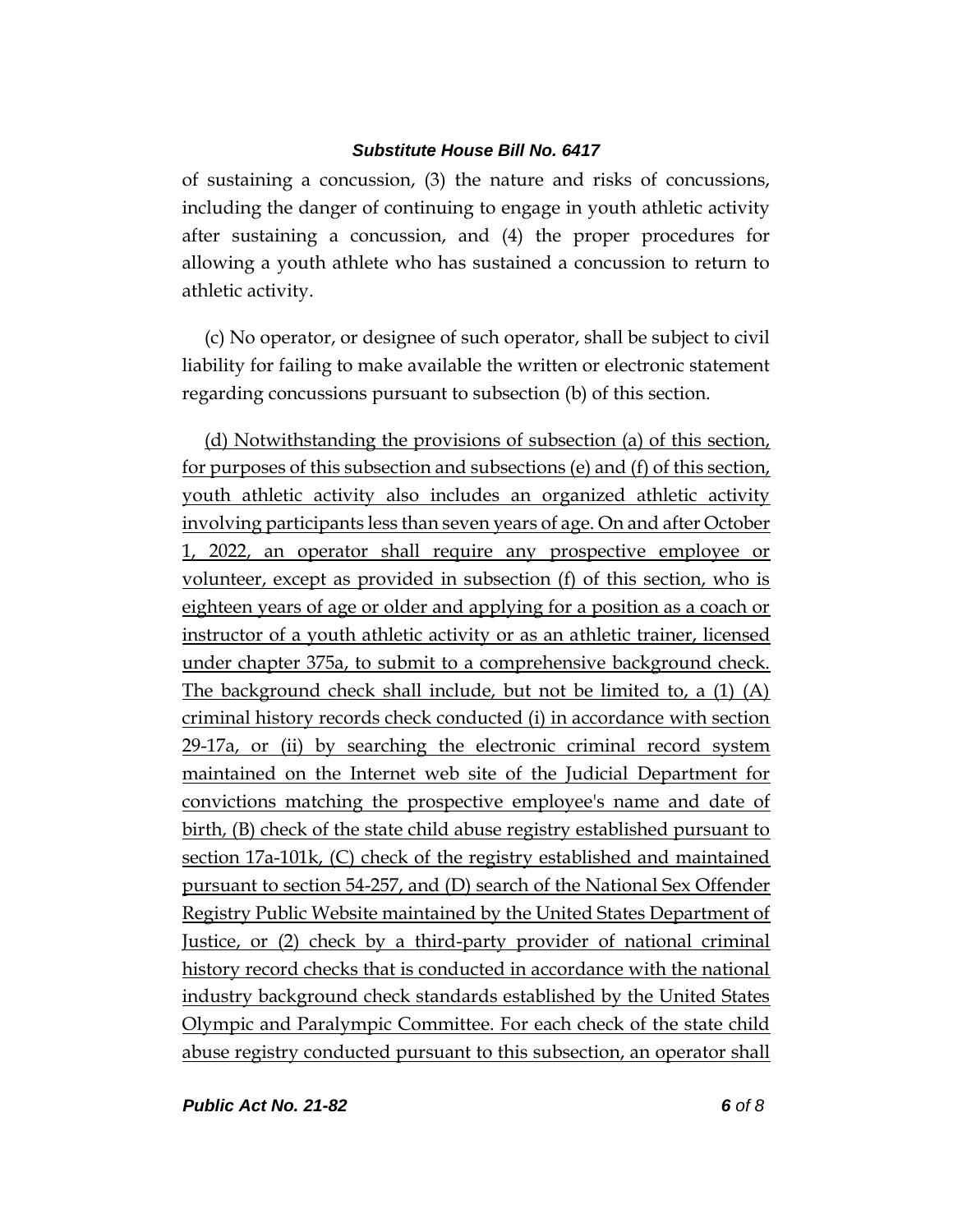submit to the Department of Children and Families an authorization for the release of personal information signed by the prospective employee or volunteer. The provisions of this subsection shall not apply to an athletic coach of intramural or interscholastic athletics who is employed by a local or regional board of education, provided such board satisfies the requirements relating to state and national criminal history records checks applicable to employees of such board pursuant to section 10- 221d. Pending completion of all background check components described in this subsection, a prospective employee or volunteer may begin work on a provisional basis, provided such prospective employee or volunteer is supervised at all times by an employee or volunteer who was subjected to a background check described in this subsection within the previous five years.

(e) The comprehensive background checks required pursuant to subsection (d) of this section shall be conducted at least once every five years for each coach, instructor or athletic trainer employed by or volunteering for an operator.

(f) A person who is eighteen years of age or older and applies for a position as a coach, instructor or athletic trainer for a youth athletic activity in the state shall not be required to submit to such comprehensive background checks if such person (1) is an employee or volunteer of an operator of a youth athletic activity in the state, or has not been separated from employment or volunteer position as a coach, instructor or athletic trainer for a youth athletic activity in the state for a period of more than one hundred eighty days, and (2) has successfully completed such comprehensive background checks in the previous five years. Nothing in this section prohibits an operator from requiring that a person applying for a position as a coach, instructor or athletic trainer submit to comprehensive background checks more than once during a five-year period.

*Public Act No. 21-82 7 of 8* (g) If the comprehensive background check conducted pursuant to